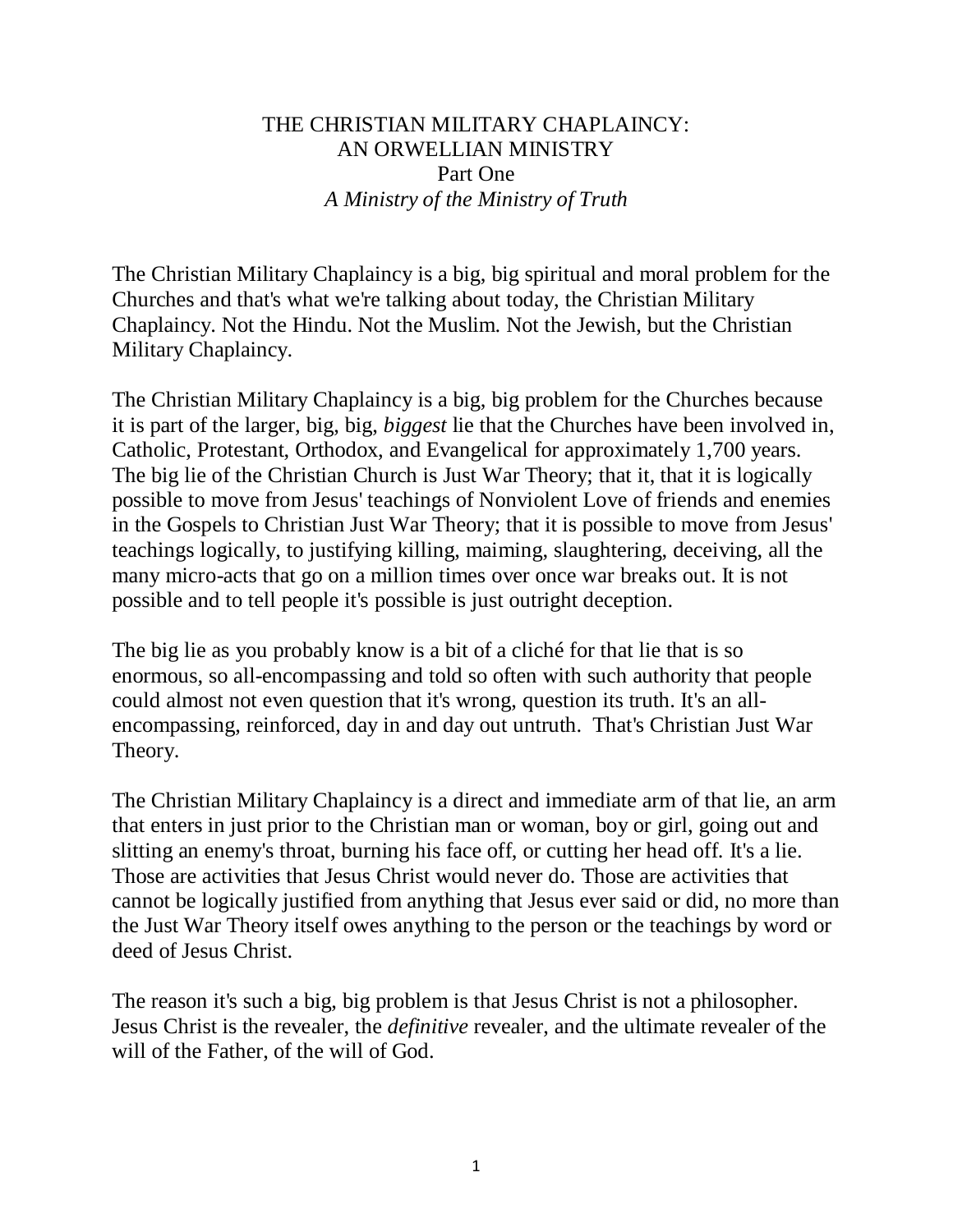Many years ago, George W. Bush said that Jesus was his favorite philosopher and no one raised an eyebrow, not bishops, not priests, not ministers, not laity. In fact, they thought that was quite wonderful, that Jesus was George W. Bush's favorite philosopher. That's just nonsense, just nonsense, and no one objected.

A philosopher is a person who uses human reason to come to some conclusions about what is reality, what should be done in reality. There are almost as many philosophies as there are philosophers because philosophy is the product of exclusively human reason. What philosophy builds up, philosophy tears down. What philosophy says is good today philosophy says is bad tomorrow. Jesus Christ is not a philosopher. He is the unique, definitive, ultimate revelation of God's will. "*Jesus Christ is the same yesterday, today and tomorrow*" (Heb 13:8).

The difference is a philosopher is one you can agree or disagree with, follow or not follow, modify or not modify what he or she is saying because their work is only the work of human reason interpreting what comes to them as reality in a limited sort of way. Therefore, one philosopher is [isn't] any better than I am or you are in terms of perceiving existence or understanding existence. We can agree or disagree with them or they can agree and disagree with each other as they do en masse.

Jesus as the incarnation of the will of God, as the incarnation of God, as the word of God made flesh, as the self-revelation of God, as the revelation of the will of God, the definitive will of God—what He reveals in His person, His words, His deeds is an imperative. It must be followed. Morally, it must be followed once one is morally certain to the fact that Jesus is the Messiah, the Christ, the Son of the Living God, the Word of God made flesh. Why? Because Jesus, if He is God incarnate, does not lie, does not say "X is true" when "Y is true," is not here to deceive. He and He alone knows the truth of what God and God's will is, the full truth and nothing but the truth.

The question that is presented to Christians in terms of Christian Just War Theory, in terms of justifying war and violence and enmity, in terms of the military chaplaincy, which is an immediate arm, an immediate voice to validating the whole just war panoply of activities that people engage in in war—the question that has to be asked is: Is it possible, is it possible, that Jesus, the Word of God, the Messiah, the Christ, God incarnate, spoke something, said something, did something that could reasonably and logically be interpreted as justifying violence and war and enmity, or, did He in His words and deeds and person communicate that violence, war, and enmity were contrary to the will of God and therefore cannot be engaged in?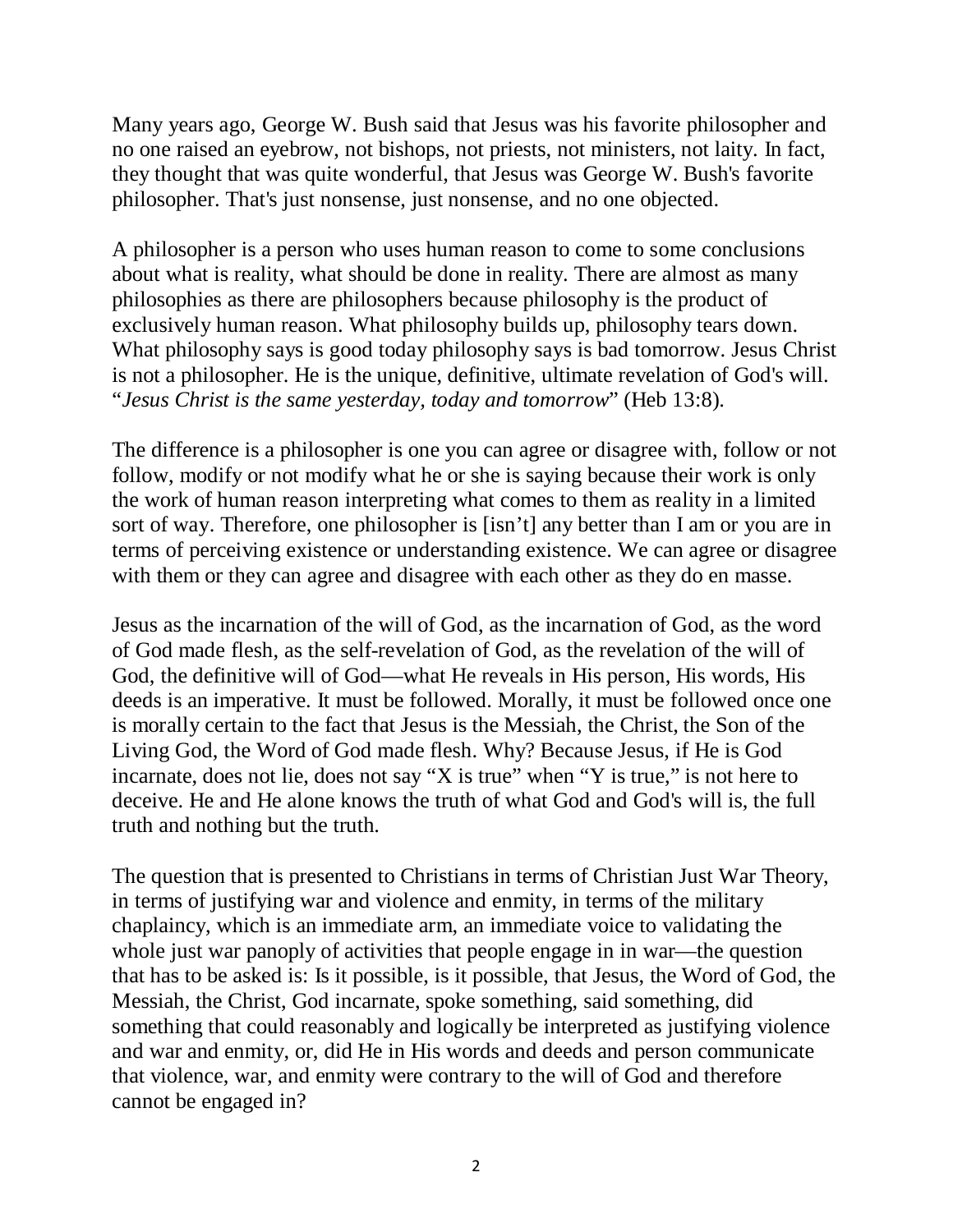The reason I'm focusing on Jesus here is because we're talking about the Christian Military Chaplaincy. And if we're talking Christian, we are talking about the foundation of Christianity being the person of Jesus, His words and His deeds as they are communicated in the Gospels. We are talking about the person of Jesus having the authority of God behind what He says. And therefore, if He says "Love your enemies," "Do good to those who hate you," "Pray for those who persecute you," "Put up your sword," "Love one another as I have loved you," that carries with it the imperative of God's will. It is not an option to choose against it if one says Jesus is the Messiah, the Christ, and the Son of the Living God.

Therefore, the ultimate grave moral, spiritual issue behind the Christian Just War tradition, (small t, for it has never been dogma) and the Christian Military Chaplaincy, which is a powerful extension of that tradition into actual human life, the great question behind it is the question that came to Peter put to him by Jesus 2,000 years ago, "Who do you say I am?" If you say, "Jesus, you're a philosopher. You're a wise man. You're a holy rabbi. You're an idealist. You're Utopian," that's fine. Then, you can disagree with Jesus. You can set aside His teachings, modify them, and interpret them any way you want because they're only human conjecture and speculation.

But if you answer the question that was asked to Peter 2,000 years ago by Jesus, "Who do you say I am?" and you answer as Peter answered, "You are the Messiah, the Christ, the Son of the Living God," well, then one does not change the teachings of God. One does not say, "Yes, you said 'love your enemies,' but I've got a better way of doing things. You said 'put up the sword,' but that's not going to work." One doesn't say, "You said 'love one another as I have loved you,' but in this case here, I've got to love like General Schwarzkopf or Hitler or Napoleon or Caesar."

The Military Chaplaincy is a big, big spiritual and moral problem in the Church because Christian justification of violence and enmity in the Christian Just War Theory is a big, big moral and spiritual problem. It's a big, big moral and spiritual problem because as I have said, it's a big lie. And here is what exacerbates what I've just said. Jesus comes into this world to save humanity, save humanity from evil, from death, from suffering. What's at stake here is not a good way or an interesting way or a utilitarian way of getting through the day. Jesus' Way, Jesus' words and deeds are about the salvation of the individual immortal soul and the salvation of all humanity or they are about nothing.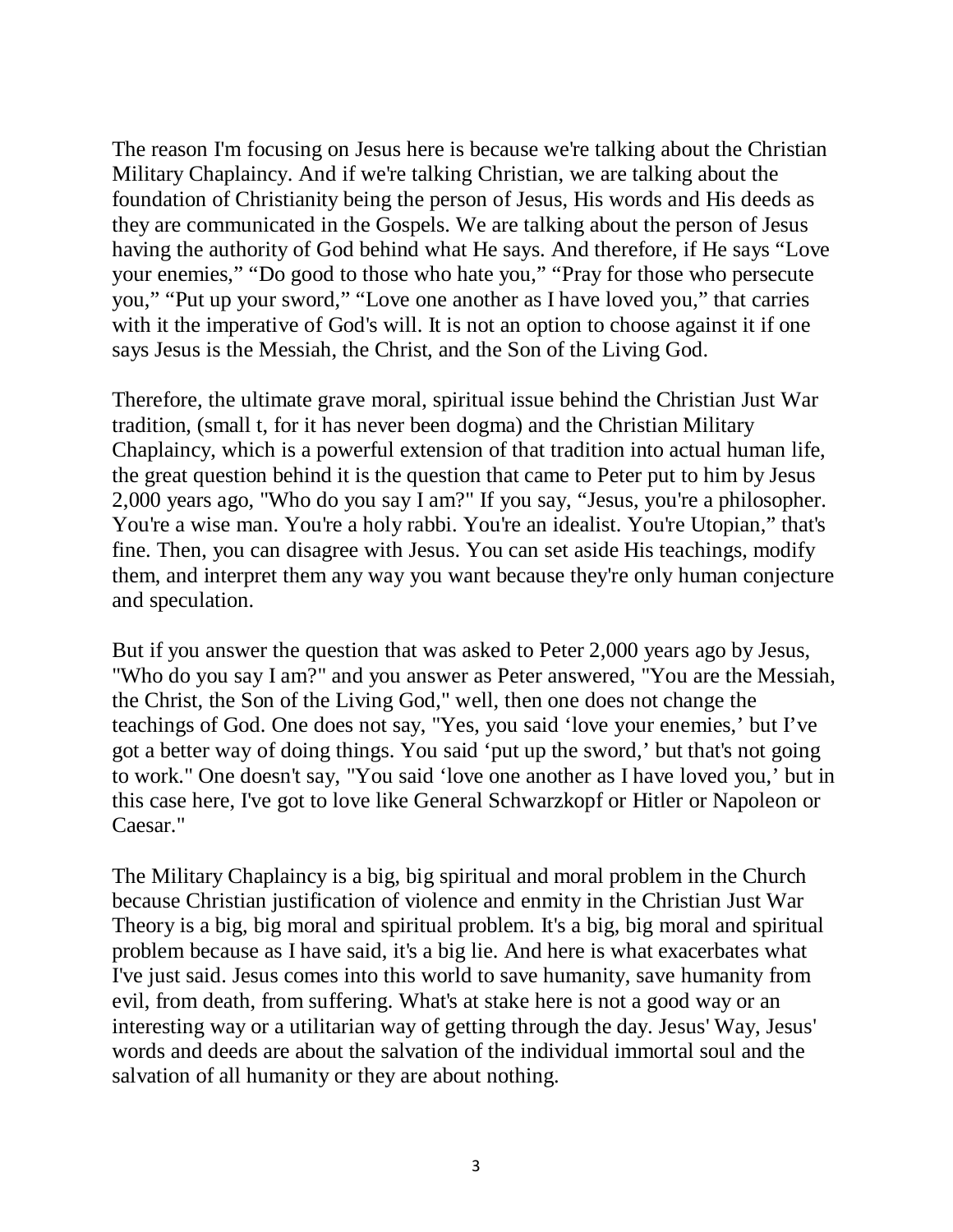In Catholic Canon Law, east and west, the concluding canon reads, "*The supreme law of the church is the salvation of souls.*" Jesus came to save souls. The Church is to be an extension of Christ in time and space. Therefore, the church's supreme law, supreme obligation is to save souls. And how are souls saved? By the Way that the one who has the authority to say what is the Way and the Will of God, by the Way the one who came to save souls says to live and to die. That's why Jesus is *The* Way, not simply *a* way.

And so when we substitute what is clearly an illogical extension of Jesus' teachings, Christian Just War Theory, when we substitute something else for the teachings of Jesus, we're setting ourselves up as God. We are saying we know; we know better the way of salvation and we don't care about your way of salvation. We're going to do it our way.

The problem when facing this terrible reality is the false witness of the military chaplaincy. False witness. It is telling people by its very presence and activity you can go down one road, and it's a road that Jesus rejected completely—violence, enmity.

Was Jesus so oblivious to the fact that all kinds of people justified violence, all kinds of people justified war, all kinds of people justified having enemies, killing enemies, both Jewish people and other than Jewish people? Let's not be foolish. Of course, He knew of violence and of enmity, killing people, maiming people. And yet besides knowing it, knowing that it was justified in all kinds of ways, He left us as the teachings of God is this: no homicidal violence, enmity, maiming, causing people suffering is of God's will. There is no way to logically go from the teachings of Jesus in the Gospel to saying that such things are God's will.

When you go to those things and you justify them in the name of Jesus, you are giving people false witness. You are saying that what is untrue is true. You are saying what Jesus says is evil is good. You are leading them down some path that is not the way of God unto eternal salvation as revealed by the definitive revealer of the way of God, the definitive giver of salvation, Jesus Christ.

The military chaplaincy is major league false witness, untruth, passing itself off as the truth of the Jesus of the Gospel. This is an abomination. But let us remember, the military chaplaincy is an extension of a hierarchy, an extension of the priesthood, an extension of a church that has come to believe in the big lie—that violence and enmity, murder on a mass scale, homicide on a mass scale—can be justified in the name of Jesus, that you can follow Jesus by following the way of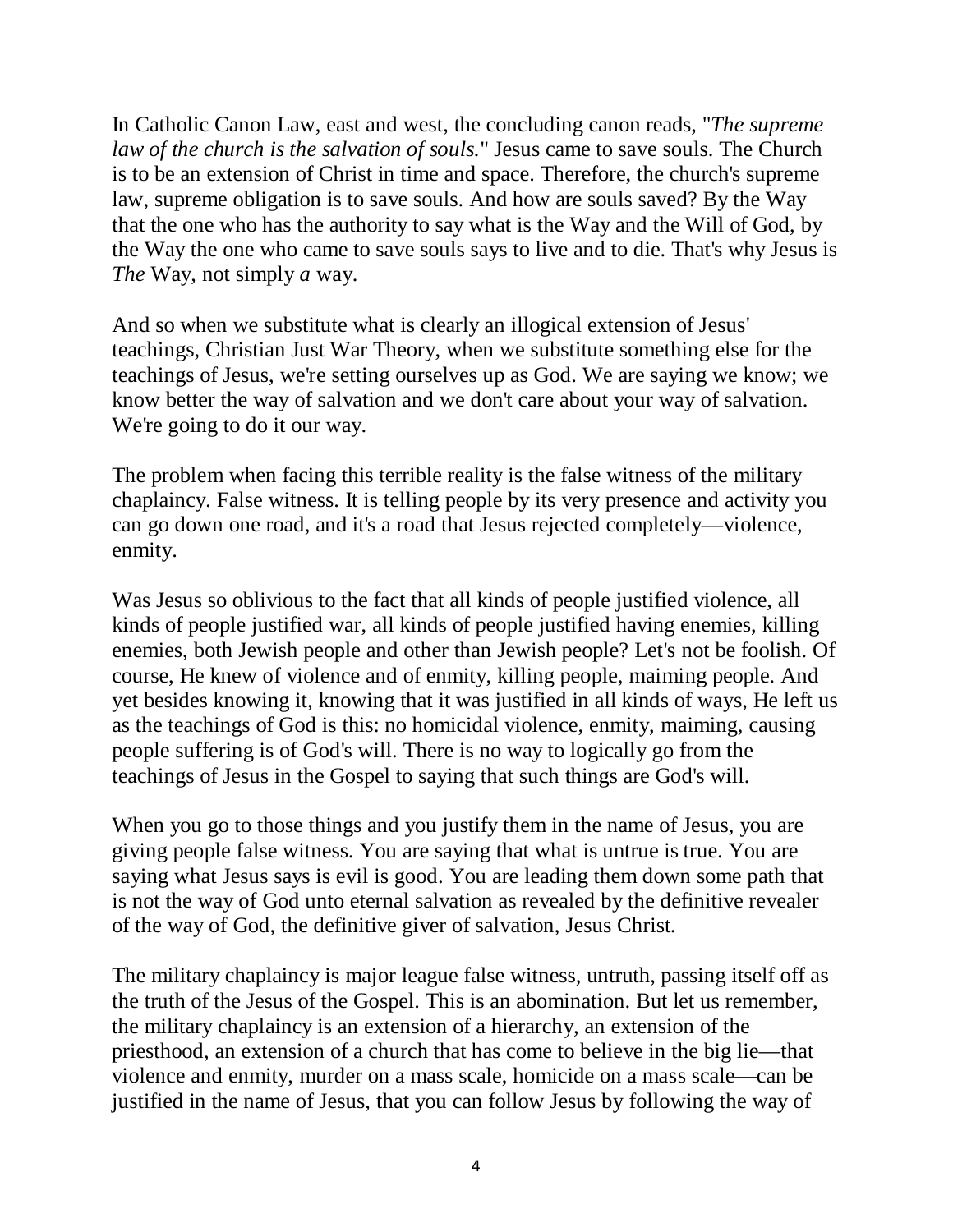violence and enmity as long as it's justified by something or another. That is the witness of the military chaplaincy, but it's the witness in the military chaplaincy because it is the witness of the church from the Pope right down to the person in the pew—most of the church, 98% of the church.

The military chaplain wears a military uniform and that presents its own problems, which we may talk about later. But when he or she wears the military uniform, it *is* the military uniform, and a military uniform has certain requirements. All the soldiers, brass and so forth, in a particular unit at Fort Bragg, including the chaplains, wear this particular patch on their shoulder. It's a sword, the upside down cross really. It's a sword and it says, "Follow me." Follow me!



What kind of absurdity is it? What kind of absurdity is it that a Christian priest or minister or bishop or laymen or woman puts on a uniform that has this as what they are about—following the sword, especially when over and over and over again, the Nonviolent Jesus of the Gospels who teaches a Way of love of friends and enemies, a nonviolent love of friends and enemies says, "Follow me."

This is an absurdity, symbolic, but does it ever communicate false witness, because no chaplain, no military chaplain was ever disciplined by his church, by his hierarchy, by his congregation, by his diocese, by the Pope for wearing that symbol (and a lot of others like it). And yet, it's a complete absurdity, false witness to Jesus and His teaching in the extreme.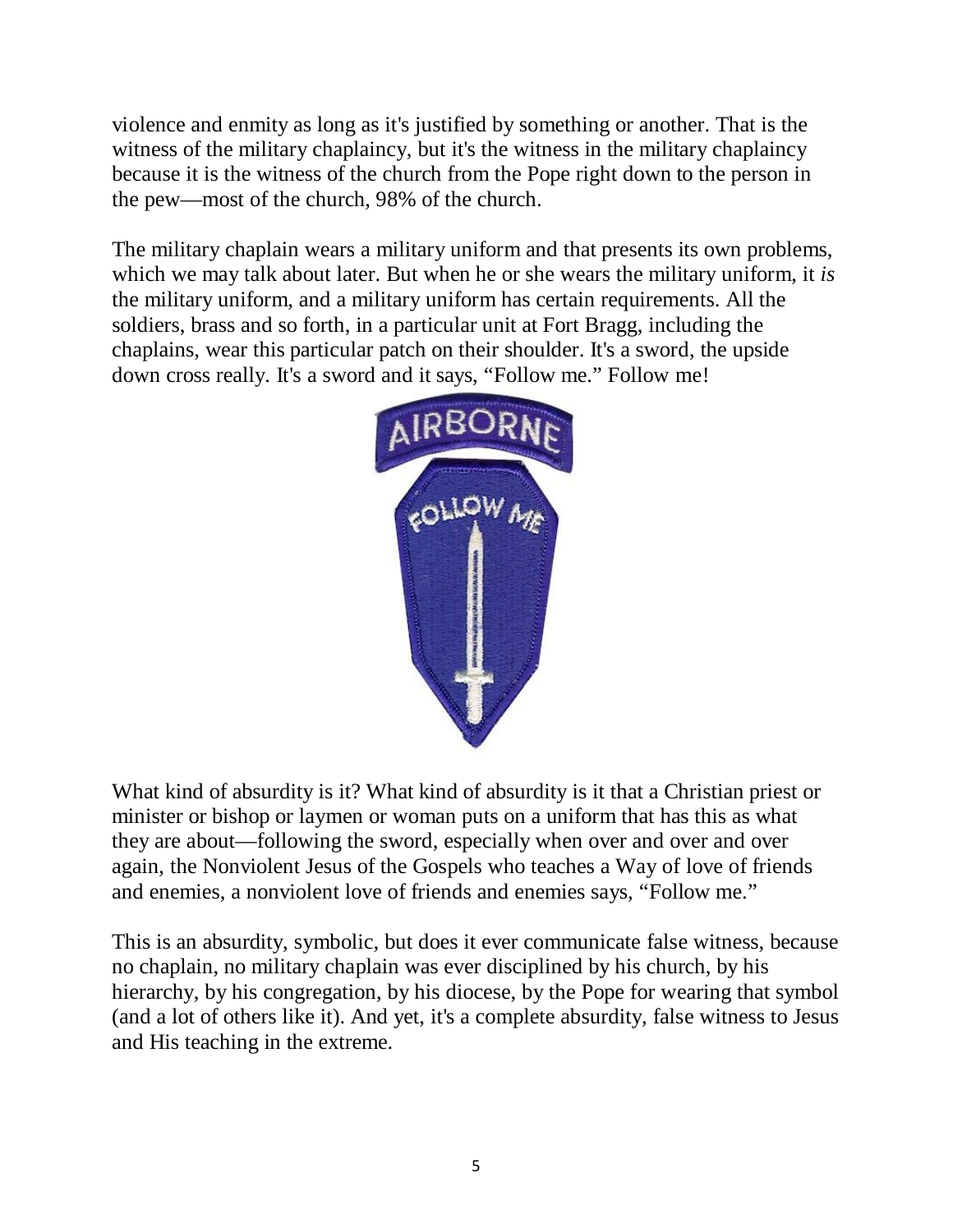Now look, let's be clear. Jesus came to save sinners, all sinners, not just my kind of sinner, every kind of sinner. Any Christian or Catholic group that would want a chaplain is entitled to a chaplain, no exceptions. A chaplain is there to give Christlike spiritual guidance and all the kinds of liturgical and pastoral care that a sinner needs, individually and communally, to repent and grow in their love of God, love of Christ, in union with God through Christ. That's what he or she is there for.

Prostitution is legal in Nevada. If the Christians in the Prostitutes' Union in Nevada formed a group of Christian prostitutes and wanted a chaplain, a Christian chaplain, they are entitled to a Christian chaplain. And one should be given to them, no ifs, ands, or buts about it. However, what type of chaplain would it be? What quality of chaplain would it be? Indeed, would it even be a Christian chaplain, if a priest or a bishop or a minister were assigned to them, and he said mass for them and celebrated the Lord's supper, gave them wonderful homilies on the Trinity and the Incarnation, told them not to lie, not to steal, not to cheat, not to kill, and did all the things that a chaplain should do for this group of Christian or Catholic prostitutes, except he never raised the issue of the evil of lust. He never ever raised the issue of the evil of prostitution. What kind of chaplain would that be?

I'll tell you what kind of chaplain it would be. It would be a "kept" chaplain, one who gets a salary and gears what he or she is saying to what is acceptable to the people talking to him, to whom he's talking. And those things that are not acceptable, he'll either say nothing about or he'll justify them. Imagine if there was a Catholic or Christian chaplaincy to prostitutes justifying lust and prostitution by being silent about their logical incompatibility with anything Jesus ever said or taught!

Well, that wouldn't be a chaplaincy. That would blatant false witness, leading Christians down a primrose path to spiritual destruction, if Jesus knows what He is talking about. Such a chaplaincy would not be a Christian chaplaincy. It would be a scheme from the dark side to keep people in a normalized state of believing that wrong is right, good is evil. Such a chaplaincy would not deserve our honor or our praise or our money. It would deserve our condemnation, not the people, but the "pastoral care" they are delivering in that way.

That is exactly what is going on with the military chaplaincy—at best. The chaplains tell the men and women in the military, "Don't lie, don't cheat, don't do drugs, don't get drunk, don't fornicate, write home to mother," but never say a word